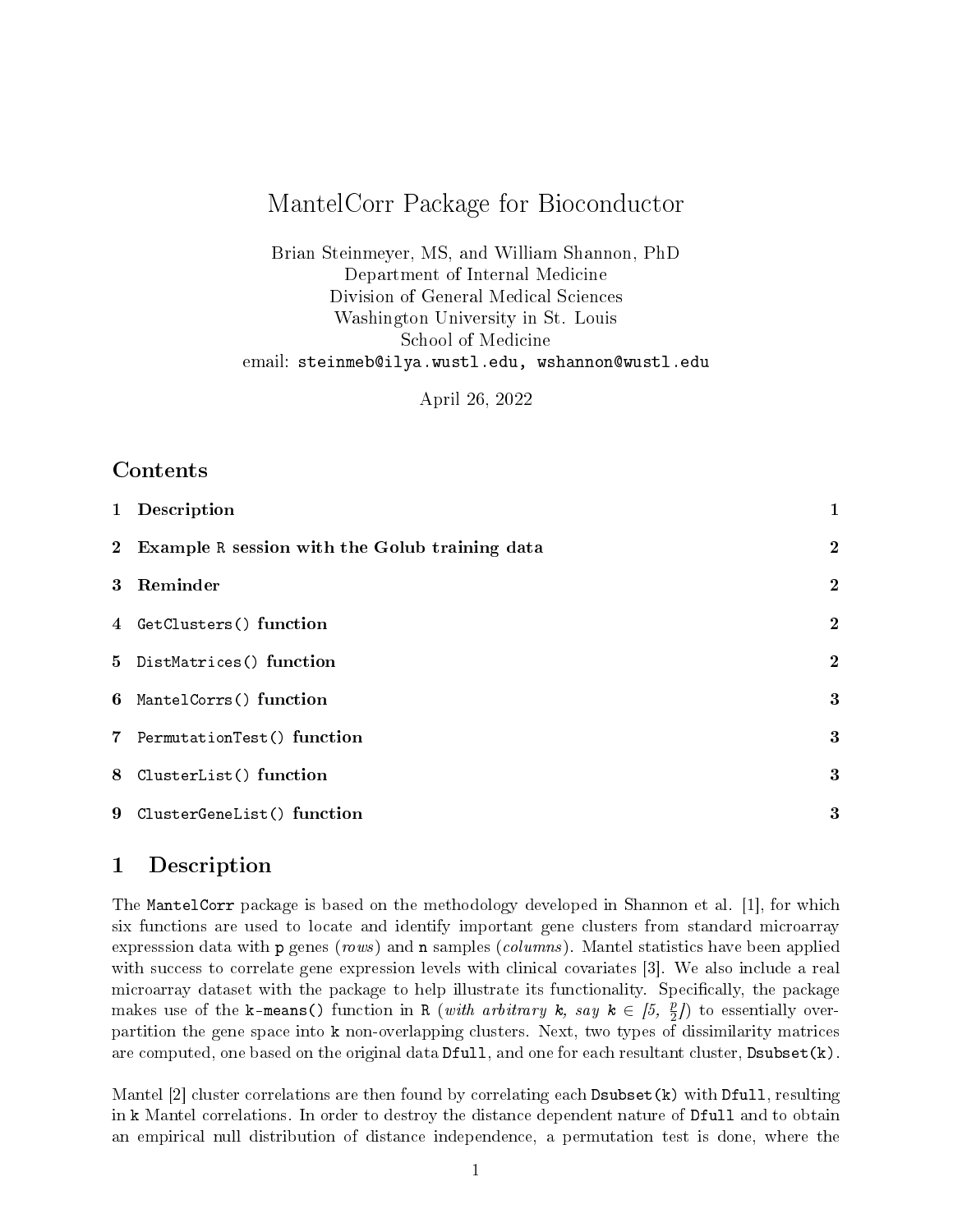number of permutations and  $\alpha$  significance level parameters can be chosen by the user. Specifically, the significance level provides the criterion value  $(p-value)$  at which a given cluster is considered significant or non-significant. Both significant and non-significant cluster lists can be viewed with the ClusterList function. In addition, a summary list of genes within these clusters can also be seen with the ClusterGeneList function.

We next introduce a simple application of the MantelCorr package with gene-expression training data taken from the Golub et al. [4] leukemia study.

#### 2 Example R session with the Golub training data

The Golub training data consists of gene-expression values measured for 38 samples from Affymetrix Hgu6800 chips on 7,129 genes. There are 27 acute lymphoblastic leukemia (ALL) and 11 acute myeloid leukemia (AML) samples. To load the MantelCorr package, simply type library(MantelCorr). The data can be loaded by typing data(GolubTrain) and a description provided with ?GolubTrain.

> library(MantelCorr) > data(GolubTrain) > dim(GolubTrain) [1] 7129 38 > data <- GolubTrain

#### 3 Reminder

Help on any of the following MantelCorr package functions can be viewed by ?FunctionName, which provides a complete description and overview of the function's purpose and syntax. In addition, all input 'data' values are assumed to be interval-scale (e.g., numeric data), with gene and sample labels assigned from the dimnames() function.

#### 4 GetClusters() function

The GetClusters() function over-partitions the gene-space as described in the package description. We select  $k = 500$  clusters and store the result in an object called "kmeans.result".

> kmeans.result <- GetClusters(data, 500, 100)

### 5 DistMatrices() function

A function used to compute distance matrices Dfull and Dsubset(k) from the k non-overlapping clusters stored in "kmeans.result". The result is assigned to "DistMatrices.result".

> DistMatrices.result <- DistMatrices(data, kmeans.result\$clusters)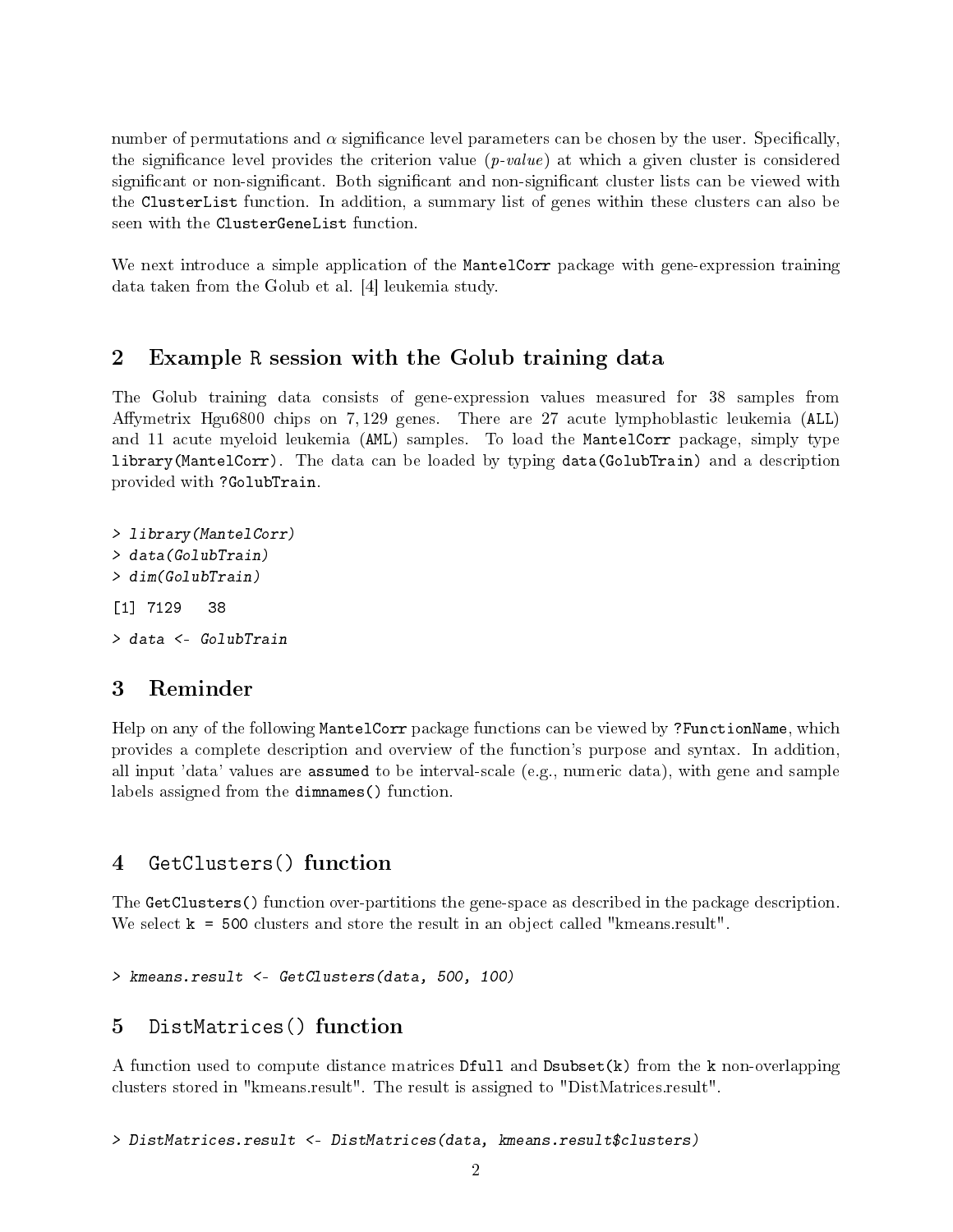#### 6 MantelCorrs() function

The MantelCorrs() function uses Dfull and Dsubset(k) to compute a Mantel correlation for each kth cluster by correlating these two dissimilarity matrices. The result is saved in "Mantel-Corrs.result".

> MantelCorrs.result <- MantelCorrs(DistMatrices.result\$Dfull, DistMatrices.result\$Dsubsets)

#### 7 PermutationTest() function

PermutationTest() permutes Dfull to obtain an empirical null distribution for which cluster significance is determined. We have selected 100 permutations in order to conserve CPU time, and chosen an  $\alpha$ -value of 0.05 for the 38 Golub leukemia samples. The result is stored in an object called "permuted.pval". NOTE: we recommend using at least 1000 permutations for a thorough analysis.

> permuted.pval <- PermutationTest(DistMatrices.result\$Dfull, DistMatrices.result\$Dsubsets, 100, 38, 0.05)

### 8 ClusterList() function

A function used to generate a complete list of both significant and non-significant clusters found by the permutation test and associated level of signicance. Cluster size and correlation are provided with each type of cluster. We assign the result to the R object "ClusterLists" as follows:

> ClusterLists <- ClusterList(permuted.pval, kmeans.result\$cluster.sizes, MantelCorrs.result)

#### 9 ClusterGeneList() function

A final function that uses information from the "ClusterList" function, coupled with the dimnames function to generate a composite list of the genes found in both cluster types (significant and non-significant). We store the result in R object "ClusterGenes".

> ClusterGenes <- ClusterGeneList(kmeans.result\$clusters, ClusterLists\$SignificantClusters, data)

# References

- [1] Shannon, Steinmeyer, Li, Culverhouse, Grefenstette, Thompson. (2005) Variable Selection in Cluster Analysis Using k-means and Mantel Correlation. Computing Science and Statistics (To Appear).
- [2] Mantel, N. The Detection of Disease and a Generalized Regression Approach. Cancer Research, 27, 209-220, 1967.
- [3] Shannon W, Watson M, Perry A, Rich K. Mantel statistics to correlate gene expression levels from microarrays with clinical covariates. Genetic Epidemiology 2002; 23:87-96.